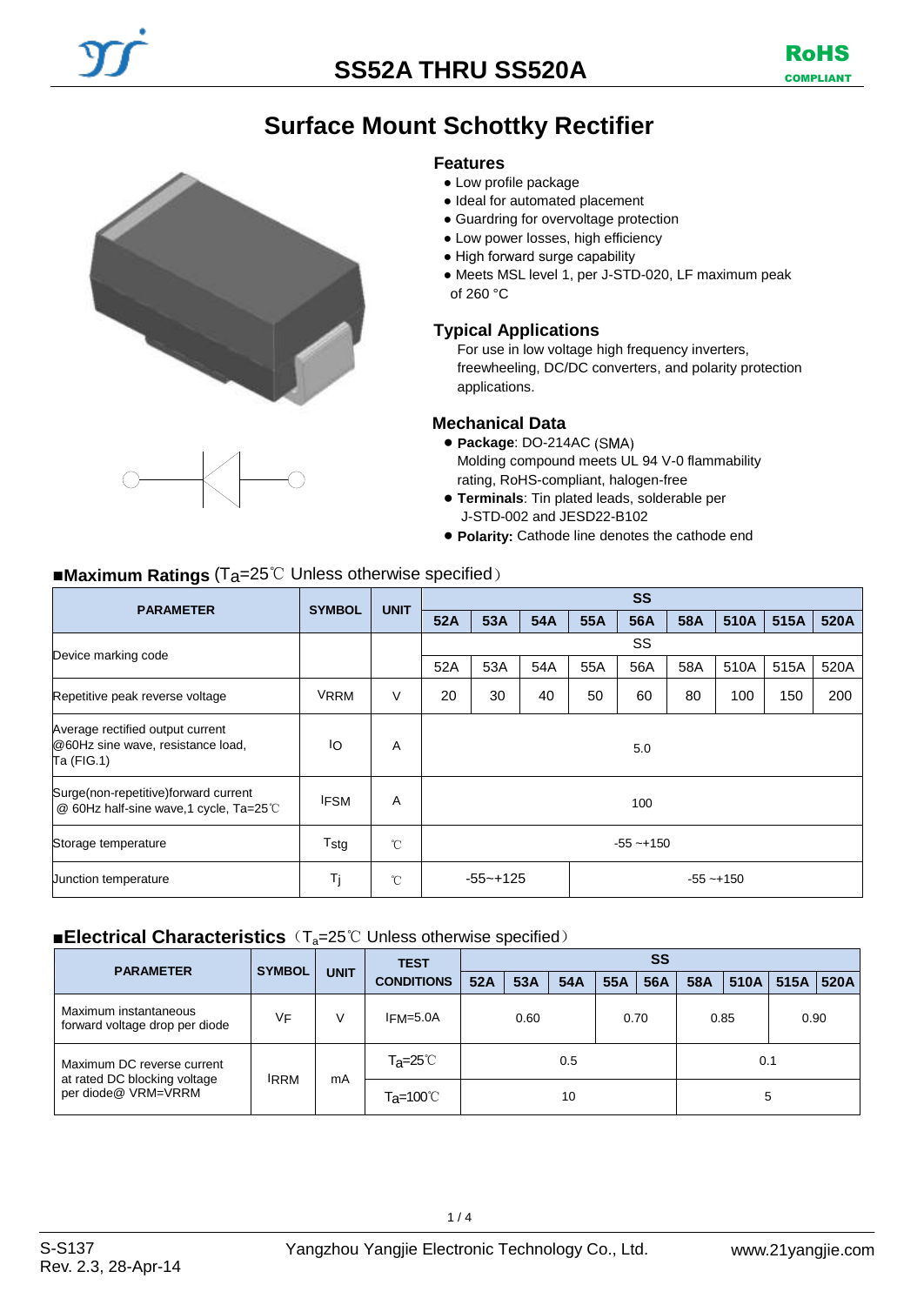

# **SS52A THRU SS520A**

#### ■**Thermal Characteristics** (T<sub>a</sub>=25℃ Unless otherwise specified)

| <b>PARAMETER</b>   | <b>SYMBOL</b>    |               | <b>SS</b> |                   |  |     |           |      |      |      |  |
|--------------------|------------------|---------------|-----------|-------------------|--|-----|-----------|------|------|------|--|
|                    |                  | <b>UNIT</b>   | 52A       | 53A<br>54A<br>55A |  | 56A | 58A       | 510A | 515A | 520A |  |
| Thermal resistance | $R\theta J-A(1)$ | $^{\circ}$ CM | $60^{1}$  |                   |  |     |           |      |      |      |  |
|                    | $R\theta J-L(1)$ |               |           |                   |  |     | $22^{11}$ |      |      |      |  |

Note

(1) Thermal resistance from junction to ambient and from junction to lead mounted on P.C.B. with 0.2" x 0.2" (5.0 mm x 5.0 mm) copper pad areas

## ■ **Characteristics (Typical)**

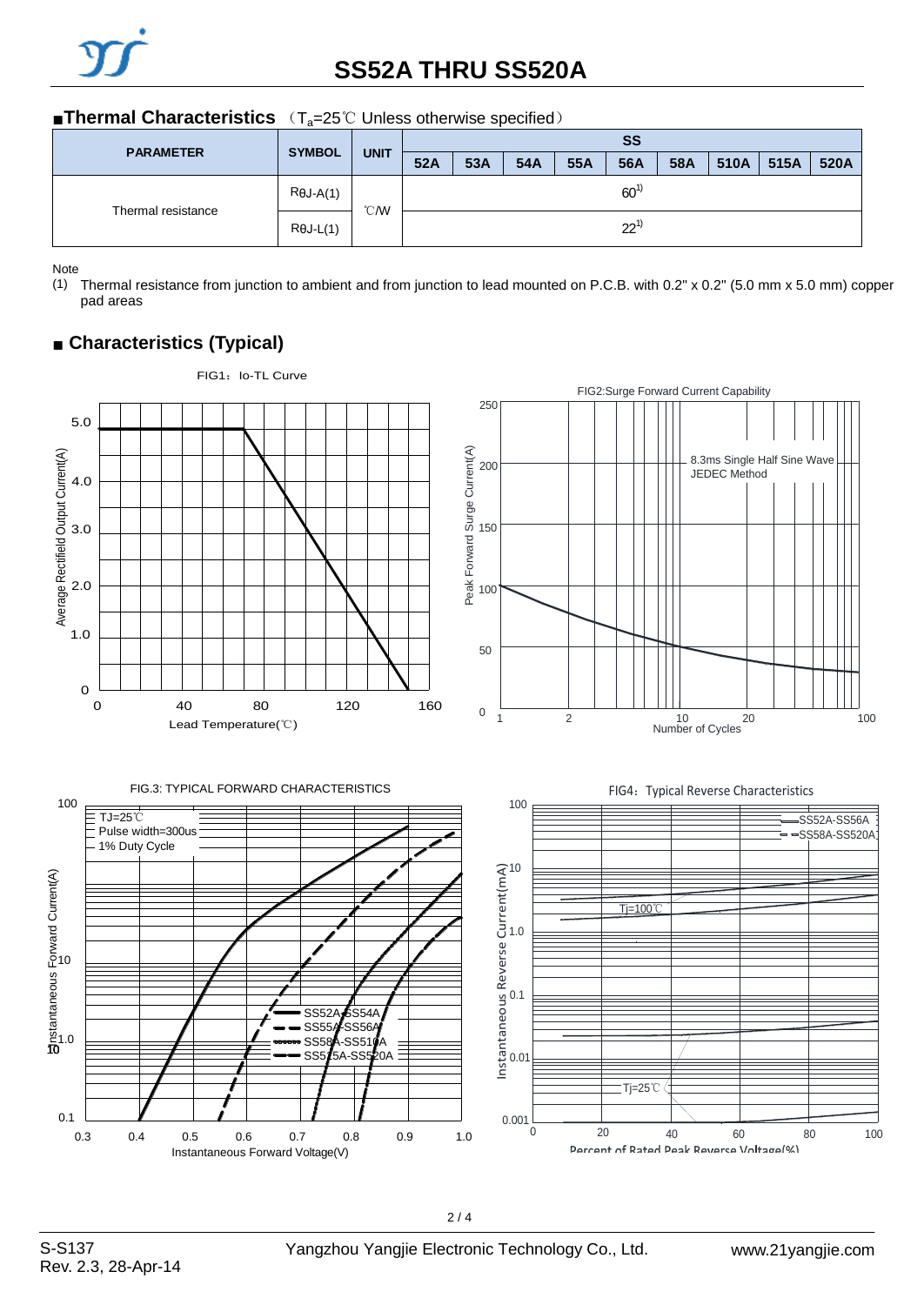# ■**Ordering Information (Example)**

| <b>PREFERED</b><br>P/N | <b>PACKAGE</b><br><b>CODE</b> | UNIT WEIGHT(q)    | <b>MINIMUM</b><br><b>PACKAGE(pcs)</b> | <b>INNER BOX</b><br><b>QUANTITY(pcs)</b> | <b>OUTER CARTON</b><br><b>QUANTITY(pcs)</b> | <b>DELIVERY</b><br><b>MODE</b> |
|------------------------|-------------------------------|-------------------|---------------------------------------|------------------------------------------|---------------------------------------------|--------------------------------|
| SS52A-SS520A           | F <sub>1</sub>                | Approximate 0.059 | 5000                                  | 10000                                    | 80000                                       | 13" reel                       |
| SS52A-SS520A           | F <sub>2</sub>                | Approximate 0.059 | 7500                                  | 15000                                    | 120000                                      | 13" reel                       |
| SS52A-SS520A           | F <sub>3</sub>                | Approximate 0.059 | 7500                                  | 15000                                    | 60000                                       | 13" reel                       |
| SS52A-SS520A           | F4                            | Approximate 0.059 | 1800                                  | 7200                                     | 57600                                       | 7" reel                        |
| SS52A-SS520A           | F <sub>5</sub>                | Approximate 0.059 | 2000                                  | 8000                                     | 64000                                       | 7" reel                        |
| SS52A-SS520A           | F <sub>6</sub>                | Approximate 0.059 | 5000                                  | 10000                                    | 100000                                      | 13" reel                       |

### ■ Outline Dimensions



### **■Suggested Pad Layout**



| DO-214AC(SMA) |      |      |  |  |  |  |
|---------------|------|------|--|--|--|--|
| Dim           | Min  | Max  |  |  |  |  |
| A             | 1.25 | 1.58 |  |  |  |  |
| B             | 2.40 | 2.83 |  |  |  |  |
| C             | 4.25 | 4.75 |  |  |  |  |
| D             | 1.90 | 2.30 |  |  |  |  |
| F             | 4.93 | 5.28 |  |  |  |  |
| F             | 0.76 | 1.41 |  |  |  |  |
| G             | 0.08 | 0.20 |  |  |  |  |
| н             | 0.15 | 0.31 |  |  |  |  |

| DO-214AC(SMA)  |             |  |  |  |
|----------------|-------------|--|--|--|
| Dim            | Millimeters |  |  |  |
| P1             | 4.00        |  |  |  |
| P <sub>2</sub> | 1.50        |  |  |  |
| P3             | 6.50        |  |  |  |
| Q1             | 2.50        |  |  |  |
| Q2             | 1.70        |  |  |  |